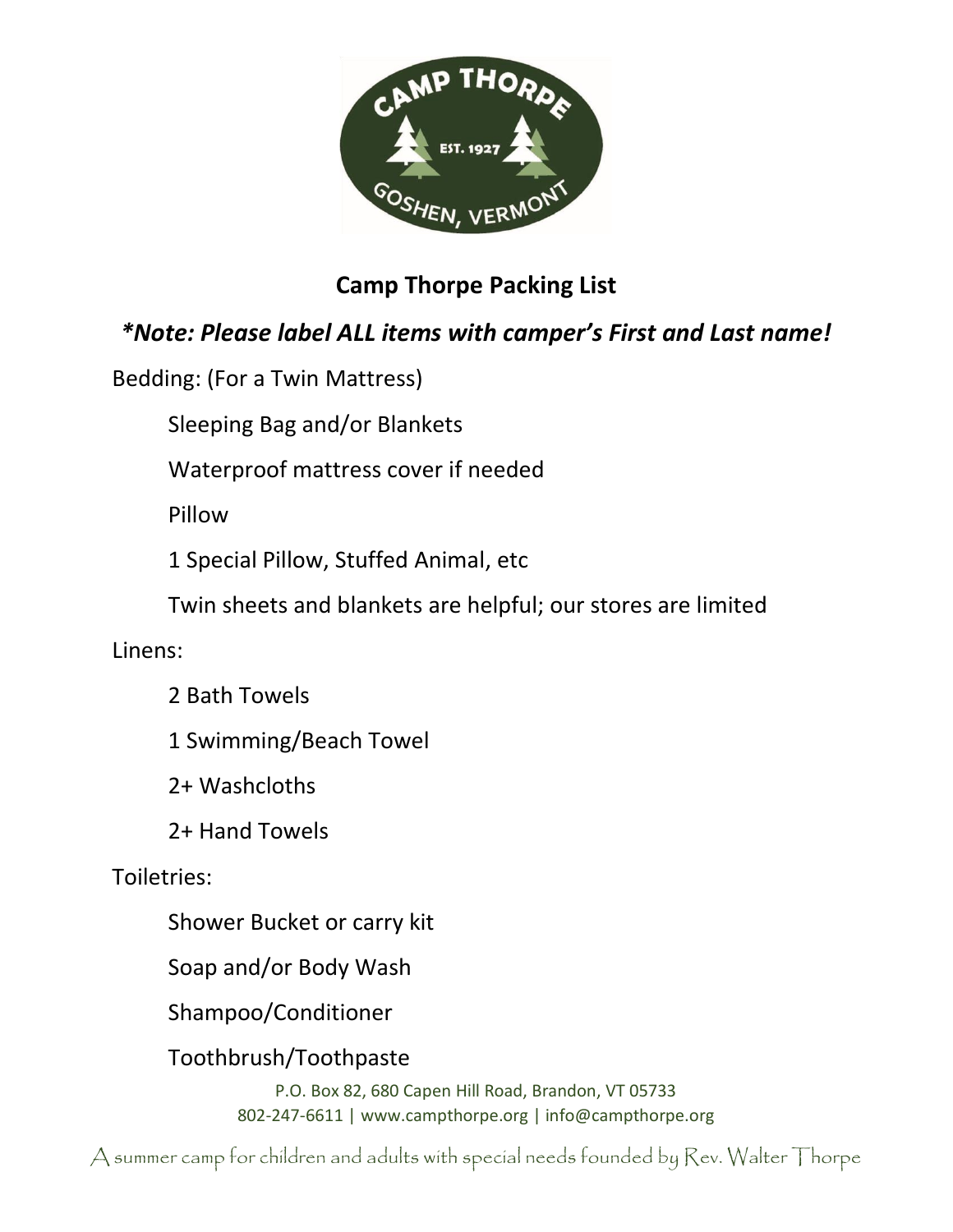

Hairbrush, comb, hair ties/bands

Deodorant (no perfume or highly perfumed lotions, please)

Shaving equipment (no straight razors)

Depends or other incontinence pads

Menstrual supplies

Sunscreen

Bug Repellant

Depends or other similar supplies

Clothing: (laundry is done after the first week. All clothing must be clearly labeled with camper's name.)

Underwear for 7 days (enough for personal requirements)

Pajamas for both warm and cold evenings

Long and short sleeve shirts for 7 days

4-5 pairs of shorts

4-5 pairs of jeans or long pants

1 sundress or nice slacks and shirt for evening dance

Clean socks for 7 days, with extra pairs for rain or cold weather

Sweatshirt(s) or Hoodies

Wind/Rain proof jacket

Warm Jacket for layering

2 bathing suits, one-piece for women